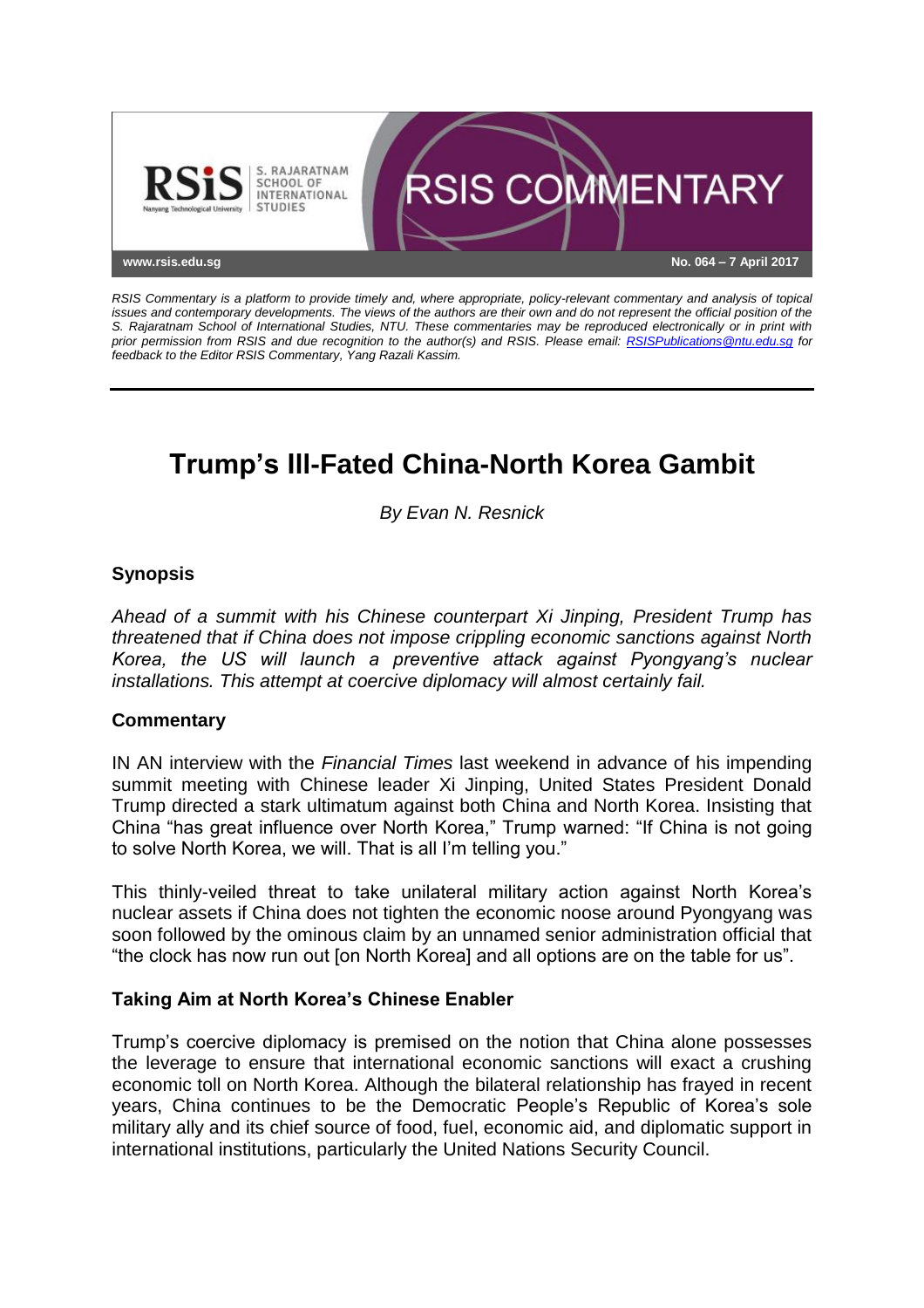Aggregate trade between the two countries has increased tenfold since 2000, and China currently accounts for a staggering 90% of North Korean trade. Over the past several years, however, China has played a double-game, alternately supporting and undercutting international efforts to sanction North Korea for its proliferation activities.

## **Three Fatal Flaws**

Unfortunately, Trump's gambit is fatally flawed on three counts. First, it wrongfully presumes that intensified external pressure will compel North Korea into divesting itself of its nuclear arsenal. Like his father and grandfather before him, Kim presides over a small and failing pariah state that is besieged by far wealthier and more powerful adversaries, namely, the United States, South Korea, and Japan.

For weak and highly insecure states such as post-Cold War North Korea, nuclear weapons represent the most potent instrument available to deter attack and subjugation. Even other types of Weapons of Mass Destruction have proven far less effective on this score. To wit, in March 2003, the US invaded Iraq even though the George W. Bush administration (mistakenly) believed that Saddam Hussein possessed stockpiles of both chemical and biological weapons.

By contrast, the US has never launched a war against a nuclear-armed state. Since North Korea's nuclear programme is driven by insecurity, its inclination to retain, expand, or out of desperation potentially use its nuclear arsenal should only deepen in the face of intensified international pressure.

Second, Trump erroneously assumes that the US can bully China into sacrificing its vital interest in preserving North Korea as a buffer zone. China's longstanding efforts to prevent international sanctions from ruining the North Korean economy stem from its deep-seated concern that North Korea's collapse would result in the unification of the Korean Peninsula under South Korean auspices and thereby bring South Korean and US military forces to the southern bank of the Yalu River. It is worth recalling that the last time this happened, in late 1950, a far weaker China evinced no hesitation in launching a full-scale ground war to drive US and Republic of Korea (ROK) troops south from its borderlands.

# **Lacking Credibility**

Third, Trump's apparent threat to attack North Korea if China demurs is wholly lacking in credibility. At present, North Korea is reported to possess somewhere on the order of a dozen or more nuclear explosive devices, massive stockpiles of biological and chemical weapons, hundreds of ballistic missiles capable of reaching South Korea and Japan, and several thousand artillery guns trained on the South Korean capital of Seoul.

A US-launched preventive war on the Korean Peninsula would be unimaginably destructive for all parties, including the US itself, which has 60,000 troops forward deployed in Northeast Asia. For a preventive strike against North Korean nuclear weapons to succeed, US intelligence would have to predict the number and location